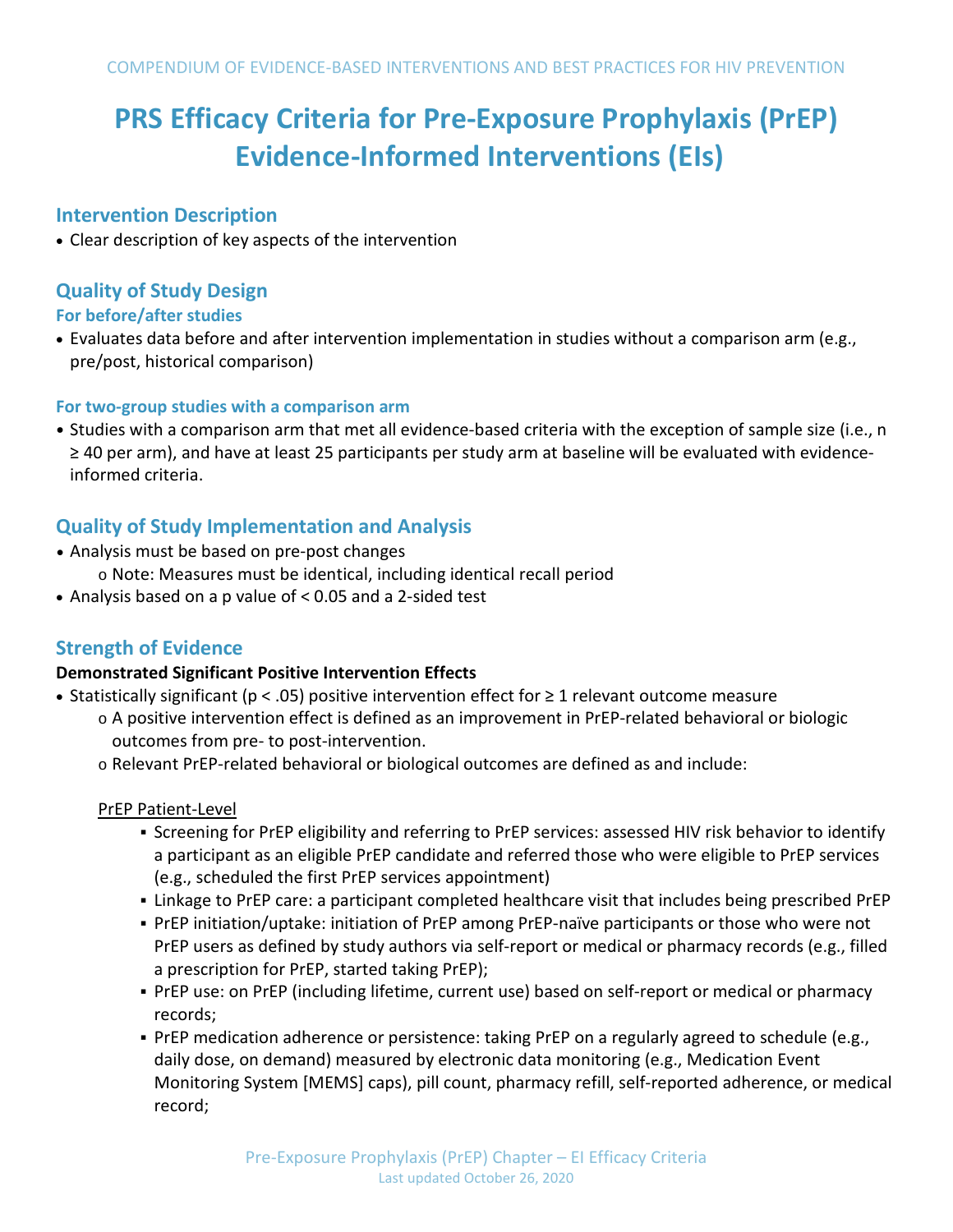- PrEP drug levels: based on assays that assess PrEP drug or drug metabolite levels in plasma, urine, hair, or dried blood spots;
- Retention in PrEP care: completed PrEP medical visit(s) over a period of time (e.g, attended one visit every 3 months for at least 6 months) that is self-reported or documented in medical records;
- HIV incidence: HIV infections that are self-reported or documented in medical records

#### PrEP Healthcare Provider- or System-Level

- PrEP prescribing behavior: self-reported by provider or documented in medical or pharmacy records
- PrEP utilization among health care systems and communities: number of people on PrEP assessed at the healthcare system or community level

#### **No Demonstrated Significant Negative Intervention Effects**

- No negative and statistically significant (p < 0.05) pre- to post- intervention effects for any PrEP-relevant outcome
	- o A negative intervention effect is defined as the post-intervention effect showing:
		- Greater reduction in, or lower level of, PrEP initiation/uptake, PrEP use, PrEP medication adherence or persistence or PrEP drug levels;
		- Lower level of screening for PrEP and referring to PrEP services, linkage to PrEP care, retention in PrEP care;
		- Greater increase in HIV incidence;
		- Lower proportion of PrEP prescribing behavior; and
		- Lower proportion of people on PrEP assessed at the healthcare system or community level

## **Additional Limitations to Evaluate**

- No evidence that additional limitations resulted in considerable bias that reduces the confidence of the findings
	- o Examples of limitations
		- Effects only found within potentially biased subset analyses
		- Too many post-hoc analyses
		- **Inconsistent evidence between effects**
		- For serial cross-sectional studies, statistically significant differences in demographic characteristics between "pre" and "post" samples that may introduce bias
		- Other notable biases threatening internal or external validity

## **Additional Study Strengths**

Evidence-Informed intervention studies that exhibit additional strengths will have those strengths noted on all summary documentation. These strengths include:

- Study design-related strengths:
	- o For studies using serial cross-sectional designs in a clinic setting, having comparable clinic samples across different times
	- o Follow-up assessment occurring ≥12 months for any PrEP-related outcomes
	- o Outcomes occuring within or exceeding optimal follow-up assessment time points
		- Screening for PrEP eligibility and referring to PrEP care or linkage to PrEP care ≤ 1 month;
		- PrEP initiation/uptake ≤ 3 months;
		- PrEP use, medical adherence or persistence, drug levels, or no HIV incidence ≥12 months; or